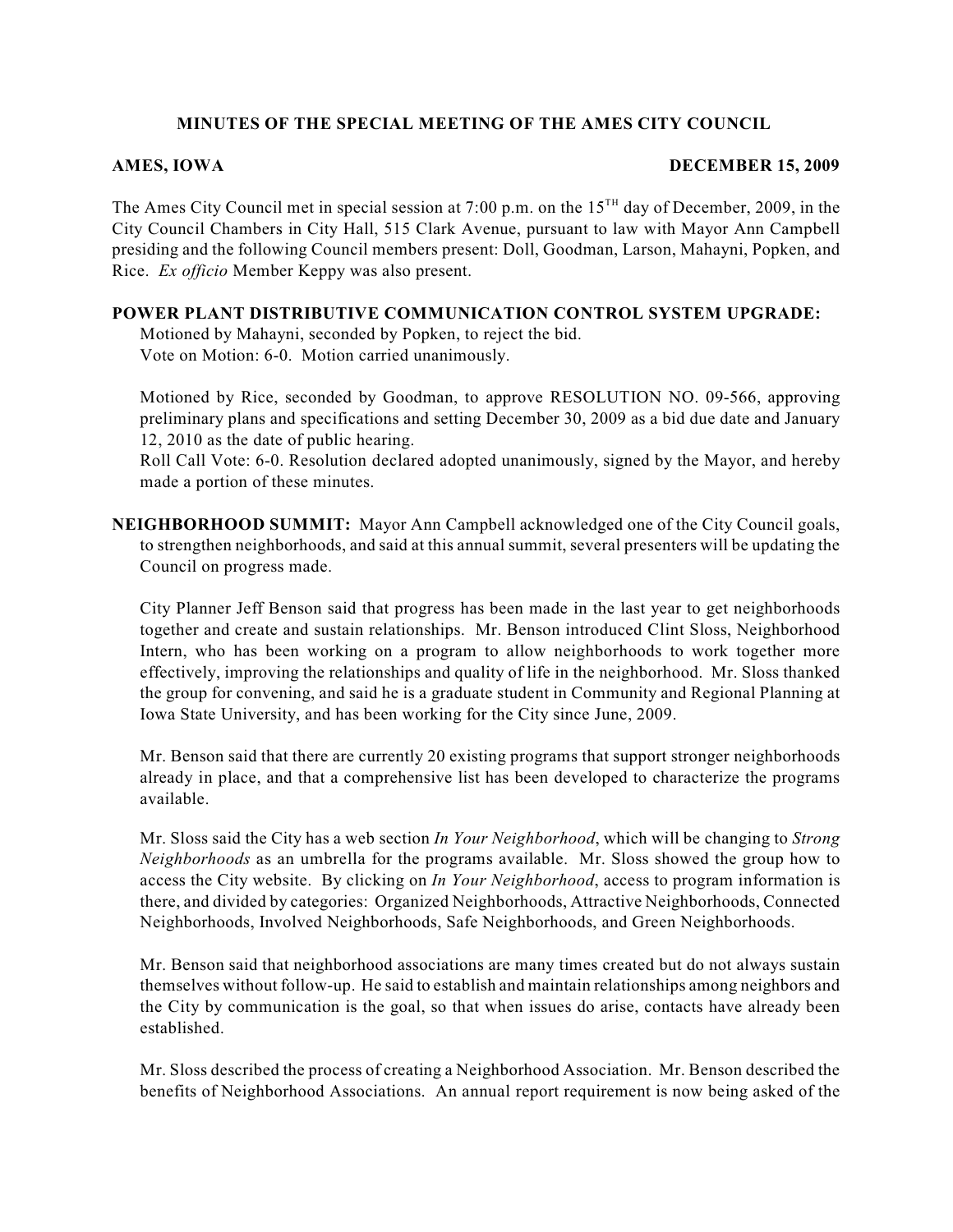associations to verify that the associations are still active and responsive. Mr. Benson said the report will assist City staff in communicating with associations that still desire to be active.

Council Member Larson asked how during the application process, it is known that the people applying are really representing the neighborhood, and not just one or two homes. Mr. Benson said that strict criteria has not been set, but after the application is filed, a meeting is set up and everyone within the boundary is invited. At that point, it is hoped that staff can tell if the group is collectively wanting to become an association, because of a collective desire for neighborhood involvement.

Council Member Popken asked what the benefits of forming a Neighborhood Association are. Mr. Benson said that City programs available are not limited to associations, but benefits would include being a known entity before issues arise, and Notices of Public Hearings are sent to neighborhood representatives for awareness. Mr. Popken said it doesn't seem like information is getting to the neighborhoods like it used to, and he would support keeping the bar low for associations.

Mr. Osguthorpe said that this program does not preclude other groups from forming, but encourages interaction between the City and its neighborhoods.

Ken Kruempel, 2519 Timberland Road, Ames, said it is very easy to see what is going on since he receives the Neighborhood News Quarterly Newsletter.

Dilys Morris, 535 Forest Glen Street, Ames, said she believes it important that the bar is kept low since not everyone likes to be really involved. She said important information is distributed when their neighborhood association gets together, but it doesn't happen often.

Council Member Popken discussed groups formed around issues that are not geographically located together. Mr. Benson said it is possible to keep groups informed that are not neighborhoods.

Council Member Larson spoke to the importance of the geographic area since the goal is stronger neighborhoods.

Mr. Benson discussed a new program being started in Ames called *Ames Repair & Care*, which will assist those who are unable to do required maintenance and repair to private residential properties due to age, disability, or lack of financial resources. Mr. Sloss described the limited services that could be performed by volunteers as: removing yard debris, trimming trees and shrubs, mowing tall grass and controlling weeds, removing snow, minor painting, and repairing or installing exterior handrails and guardrails. Mr. Sloss described the different options for residents who qualify for this assistance as receiving help from volunteers identified by the Volunteer Center of Story County, neighbors, or clubs that have registered with the Volunteer Center of Story County.

Public Relations Officer Susan Gwiasda said it is very important to communicate to residents in different ways. She described the print newsletter that was started in 2007 and is direct-mailed to members of 13 of the most active neighborhood associations. She said residents can sign up to receive it online, and that it is emailed to several residents as another option.

Ms. Gwiasda explained that the City website will be changing soon, and said the capabilities will be expanded in many ways. She also said that the City has a Facebook page, and a Twitter page for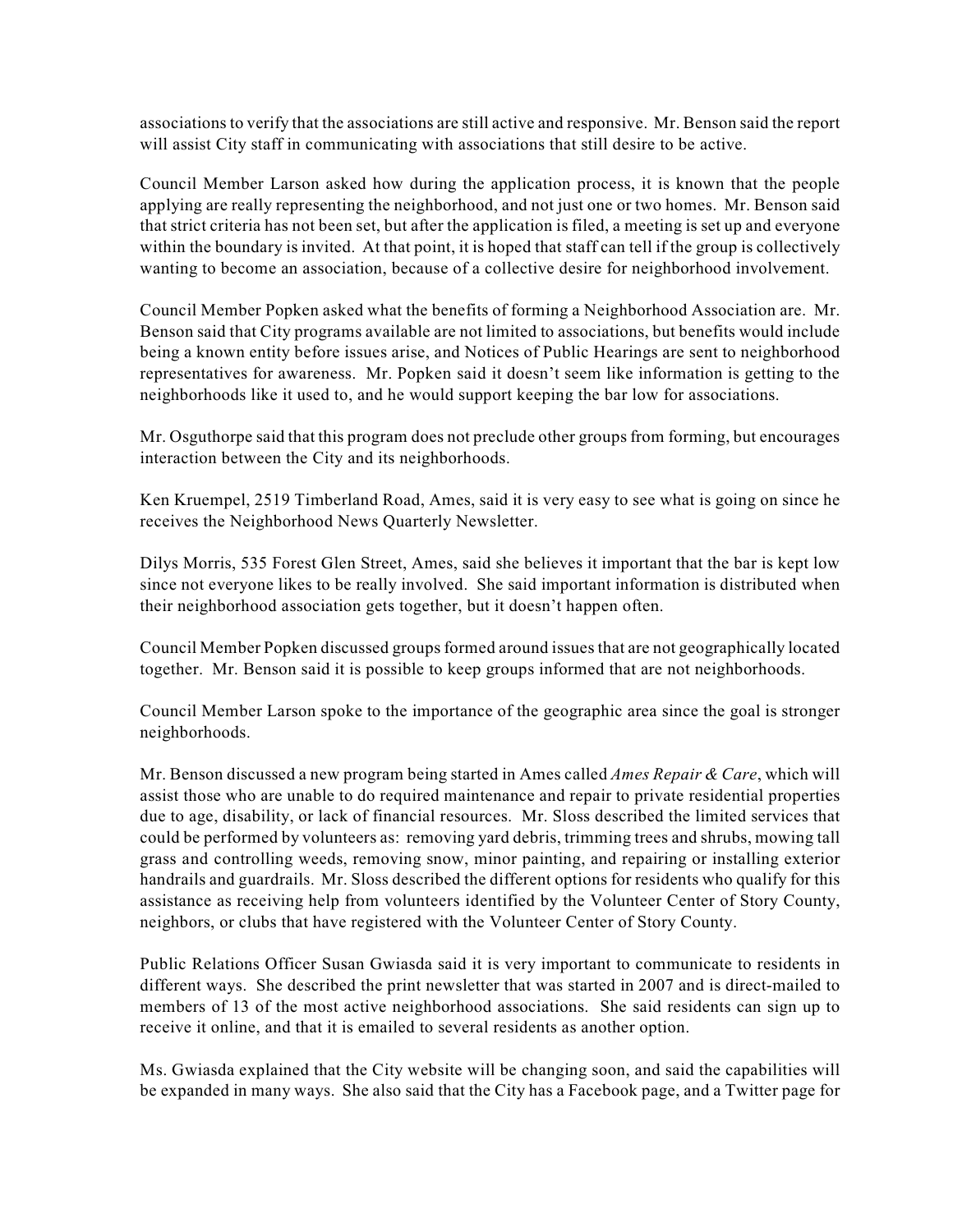those who like to receive information in those ways. Ms. Gwiasda asked for suggestions on communication methods.

Ms. Gwiasda discussed Census 2010. She said that making sure an accurate count is taken is very important, as \$400 billion annually is distributed among communities, and averages between \$1,200- \$1,600 per person. She said every person will receive census information in the mail, which will consist of ten questions. She said it is extremely important, safe, and easy to complete.

Housing Inspections Supervisor Ed Gillott described the Inspections Division's work and support of neighborhoods. He said that minimum standards for rental properties have been increased. He discussed communicating this to the public, inspecting properties with the new standards, and ongoing communication with property owners.

A neighborhood representative asked about a property that has been a rental for about 4 years in his neighborhood. He wondered if there was any way to make sure the City knows that certain properties are rental properties. Mr. Gillott said to call the Inspections Division, or check the Story County Assessor's website to determine the owner.

Neighborhoods Inspector Natalie Herrington said she has processed about 375 cases since January, 2009. She said she works on both proactive and reactive cases, the reactive cases being complaintdriven. She said that she is working hard to do more proactive work, providing education to residents. Ms. Herrington showed the group pictures, and said that the top complaint received is regarding furniture in yards. She also discussed tall grass, brush piles, and otherwise not maintained yards; garbage complaints; junk vehicles; and outdoor storage issues. Ms. Herrington said that one pending case is being worked through using the *Ames Repair & Care* program.

Dilys Morris, 535 Forest Glen Street, Ames, asked about an abandoned house in her neighborhood. Ms. Herrington said they are beginning to work on abandoned houses, which includes steps that must be taken per the Dangerous Buildings Code. She said this particular house has been boarded up and secured, and is still being worked on.

Building Official David Brown described his work with Neighborhood Associations in the past, and thanked the neighborhood representatives. He said he knows that property maintenance is very important to neighborhoods in the community, and that he also very much values his work.

Mr. Brown discussed the Private Residence Property Maintenance Committee, who was charged with the task to develop a recommendation to City Council concerning 23 items being suggested as requirements for private property maintenance.

Pat Brown, 3212 West Street, Ames, said some communities have a demolition program funded by Community Development Block Grants (CDBG), and wondered if this would be an option for some properties. Mr. Brown said he is aware that funds of this type are available, but have not been used in the past.

Council Member Doll asked if the City has any authority over other governmental entities, referencing the old Middle School. Mr. Brown said the department would not initiate any action on such a building without a complaint.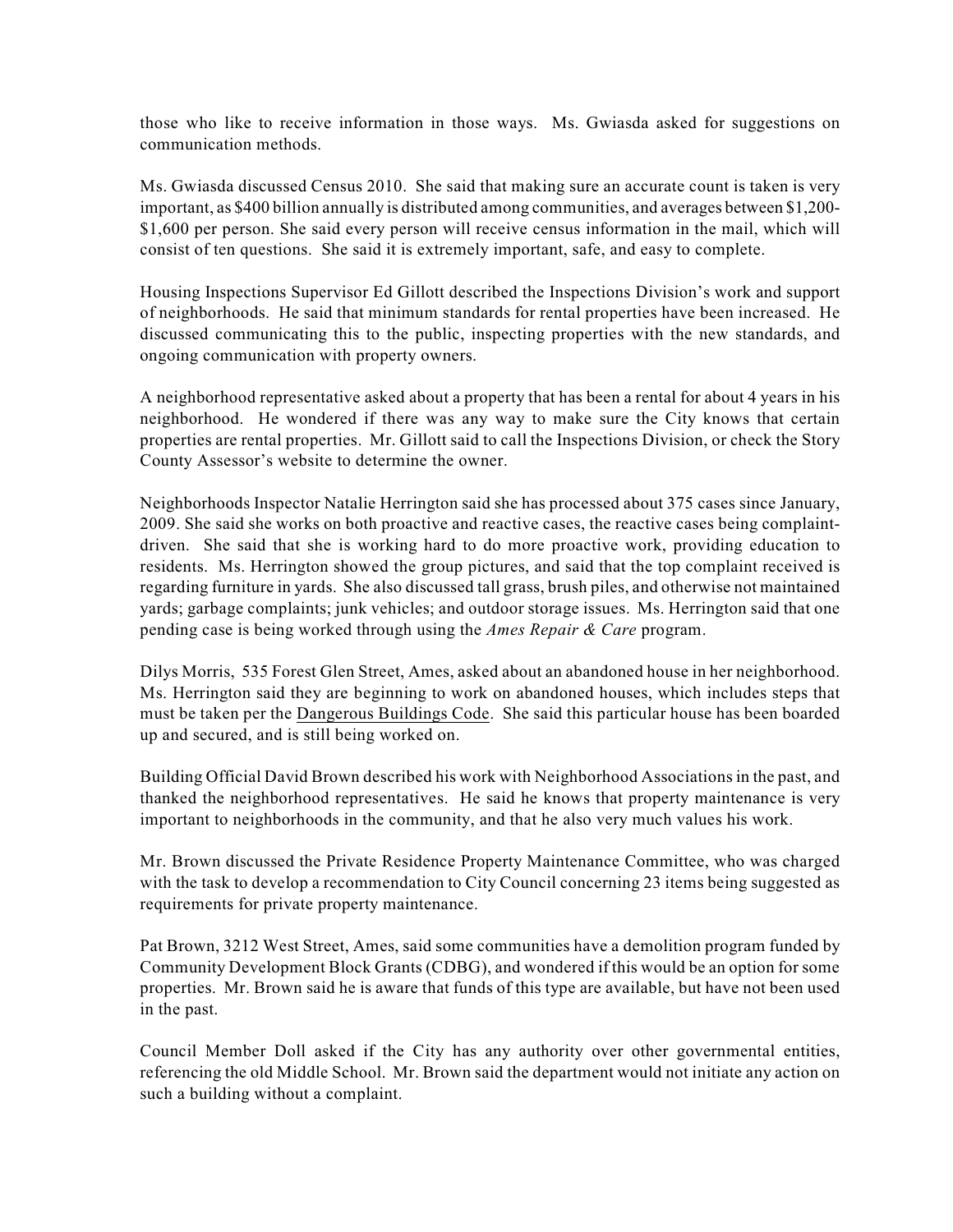Pat Brown, 3212 West Street, Ames, thanked City Council for the work that went on last year involving the Code. She said it is strong, fair, and said she can see many changes already. Ms. Brown asked the Council to see that the funding for this program is maintained. She also said that her neighborhood is concerned about the increase in crime, and wondered how her neighborhood could assist the Police Department with their Crime Free Housing program.

Gloria Betcher, 531 Hayward Avenue, Ames, said that the Historic Preservation Commission recently had their Plan approved by the City Council, and the Commission is now setting priorities for the upcoming year. She said the Commission is going to begin surveying neighborhoods for preservation possibilities, and invited the group to the next meeting on January 11, 2010.

Merle Hilson,  $420.25<sup>th</sup>$  Street, Ames, asked about street repair. He said the east end of their street is crumbling. City Manager Steve Schainker reviewed the process and system in place to rate and prioritize improvements to streets.

Marla Miller, 825 Clark Avenue, Ames, and of the Old Town Neighborhood Association, thanked the City for the many programs available to neighborhoods, many of which their association has used. She said there are concerns of safety and traffic in their neighborhood. She also said there are many historic properties, and rental houses in her area, and she asked if there are funds available to convert rental properties to owner-occupied properties. Mr. Schainker said there are CDBG funds that will be available, and one program would provide money to rehabilitate homes.

Ken Kruempel, 2519 Timberland Road, Ames, said a concern for his area is the narrow street, and the deer in his neighborhood. Police Chief Chuck Cychosz described the Urban Deer Task Force, which brings together the concerned about deer, and those who enjoy the deer. He said the City of Ames, the Department of Natural Resources (DNR), and Parks and Recreation have worked together to allow some urban deer hunting, and study of the deer population. He said this program is growing slowly, and that the amount of deer harvested is increasing. This last fall, the Task Force recommended that private owners open up their land for more control.

Mr. Cychosz introduced the Community Resource Officer, Heath Ropp, and described current efforts by the department within the community. He also described a program for rental property owners called Crime Free Housing, which includes an 8-hour educational program, civil rights information, and a crime prevention survey of their property with some suggestions from the Police Department.

Carol Anderson, 1136 Northwestern Avenue, Ames, asked about property owners attending Crime Free Housing. Mr. Cychosz said smaller property owners are less likely to participate. He encouraged neighbors to call the police department to keep them apprised of neighborhood troubles and concerns.

Dilys Morris asked when the spike in crime occurred. Mr. Cychosz said the spike was 2007, and that major crime is actually decreasing, but the attention is still heightened.

Council Member Goodman referenced United Ames, and said he appreciates involvement in groups such as this.